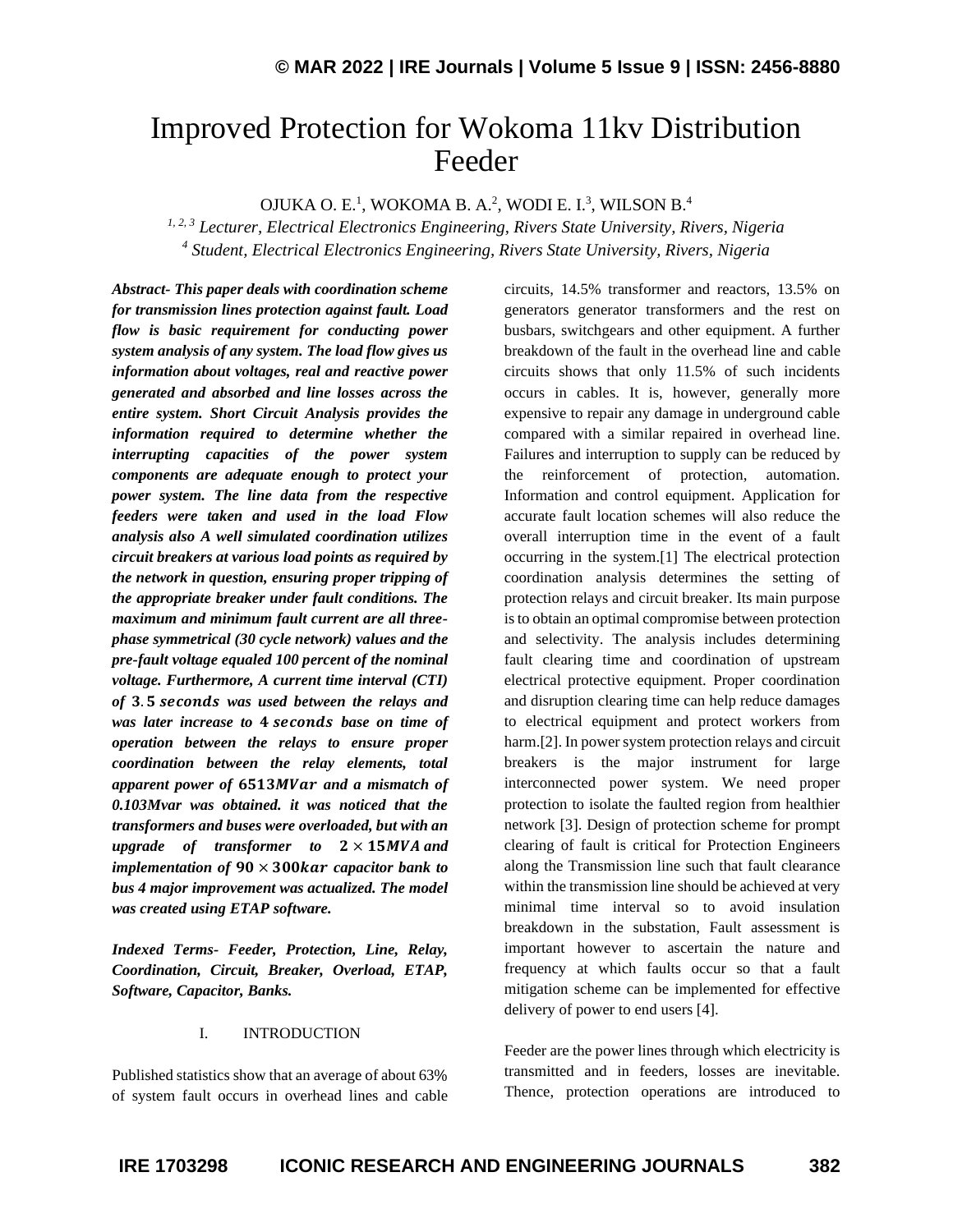# **© MAR 2022 | IRE Journals | Volume 5 Issue 9 | ISSN: 2456-8880**

minimize these losses. In power system continuity of supply is the core factor. In case of fault in the feeder system it must be detected, Analyzed and rectified. The research works considered a load flow studies using ETAP (Electrical Transient Analyzer Program) platform, load flow and simulation [5].

[7-11] extensively looked at diverse method of overcurrent relay coordination. In their separate research different meta-heuristic and conventional relay coordination algorithms were considered for optimal solution.

#### 1.1 Relay coordination

Discrimination by time is categorized into; CTS- Current Tap setting which can be less or equal  $1/2$  of the minimum fault current that is,

 $CT_s < \frac{1}{2}$  $\frac{1}{2}$  or CT $\leq \frac{1}{2}$ 2 (1) Relay Settings CT =  $\frac{IP}{IS} = \frac{I1}{I2}$ 2 (2)

 $TDS = Time$  Dial Setting which is 0.4 or 0.5.  $CDT = Coordination$  delay time CDT standard ratio = America 0.4 and British 0.5

Selective coordination determines the protection equipment, characteristics setting or rated current rating that provides the correct selective coordination, equipment protection and interrupt rating for the bolted circuit of short circuit available at the point of application for each overcurrent protection device. Interrupted coordination determines the type of protection equipment, characteristics, settings and ampere rating that allows non-coordination range of

1.2 Impedance per Unit Fault Calculation  $Z_{PU} = \frac{base MVA}{V}$ V (3)

the overcurrent protection device [6].

## 1.3 Materials and Methods

## A. Material

In this research, the collection of data was from ministry of power, materials used for the analysis are: Single line diagram of PHED injection substation RSU, ETAP software for modelling and simulation and a computer system.



Fig-1: ETAP Representation of 11kv Feeder Network

B. The Case study of the  $1\times15$ MVA injection station

An injection sub-station located in the River State University Port Harcourt operating on 4 distribution feeders feeding different locations of the state.

The feeders are namely: Wokoma Feeder, Federal Feeder, UST Feeder, and Ojoto Feeder.

Table 1. 33/11kv Transformer Data

| S/N | Name | S(MVA) | $Z($ %) |
|-----|------|--------|---------|
|     | Τ1   | 30     | 12.27   |
|     | T2   | 15     | 10.28   |
|     | ፐ3   | 15     | 10.28   |

#### C. T1 Primary Rated Current

$$
I_{\text{rate-primary T1}} = \frac{MVA}{\sqrt{3} \times KV}
$$
 (4)

$$
I_{\text{rate-primary T1}} = \frac{30 \times 10^2}{\sqrt{3} \times 33 \times 10^3} = 524.86 \, \text{A} \tag{5}
$$

D. T1 Secondary Rated Current

$$
I_{\text{rate-secondary TI}} = \frac{MVA}{\sqrt{3} \times KV}
$$
 (6)

$$
I_{\text{rate-primary T1}} = \frac{30 \times 10^6}{\sqrt{3} \times 11 \times 10^3} = 1574.5 \, A \tag{7}
$$

This is the rated current on the secondary and primary side of the *30 MVA* power transformers. The effect of the transformer and system impedances are neglected in both in the primary and secondary rated currents calculations.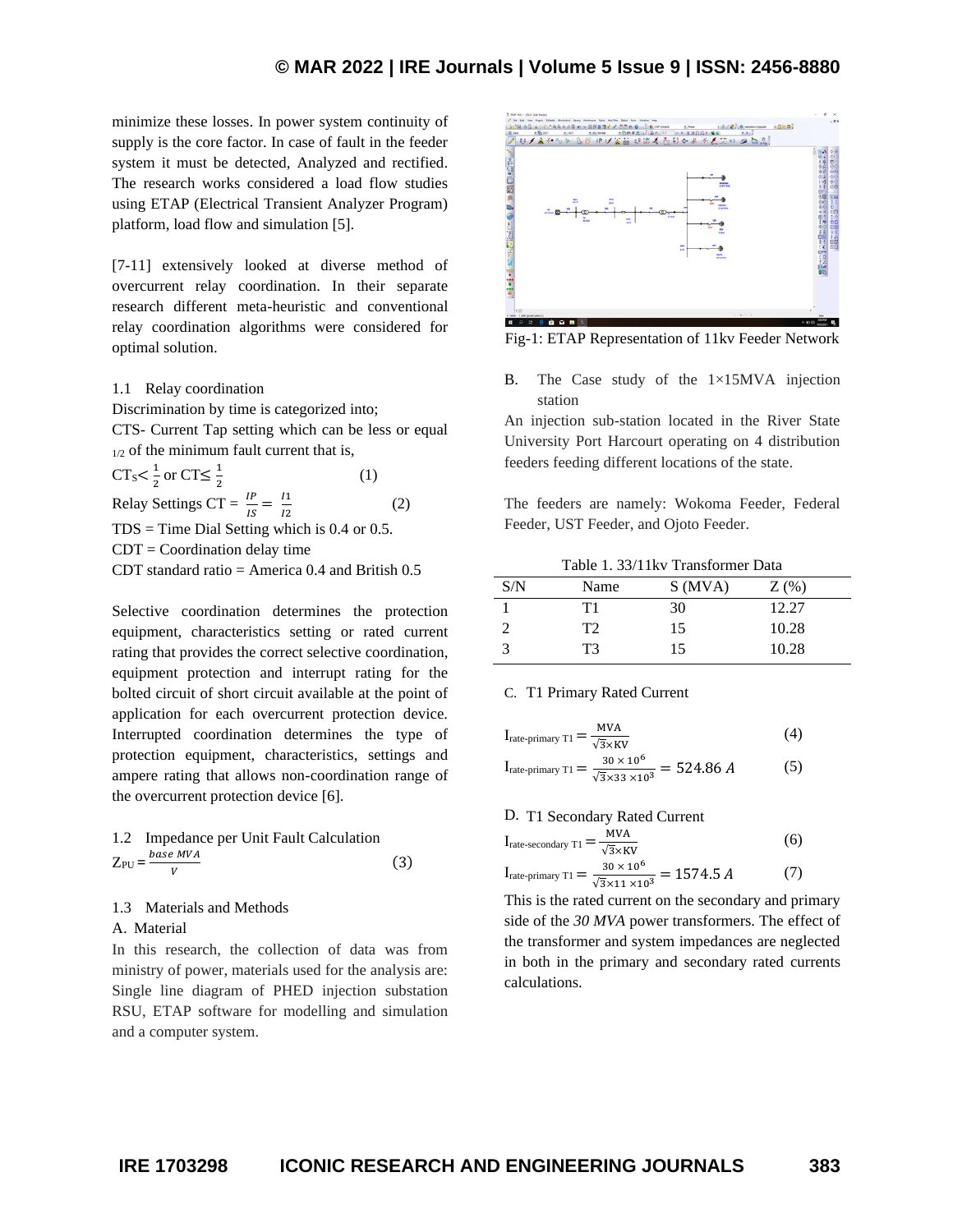# II. RESULTS



Figure-2: Simulation Result of RSU Feeders Using ETAP (A composite network)

Figure-2 shows the load flow analysis result of a radial distribution network and from the single line diagram it is observed that all buses except the swing are critical under and over loaded below and beyond the IEEE statutory voltage deviation level. Investigation report suggest the need for substation power transformer upgrade from  $1 \times 15MVA$  to  $2 \times$ 15 *MVA* for improved power flow and effective protection.



Figure-3: Result of load flow after improvement Network of RSU

Capacitor banks of appropriate size in the tune of  $90 \times 300$  KVAR as contained in Figure 3 alongside substation reconfiguration through introduction of another 15MVA transformer. Evidently after implementation of the proposed correctional measures, all buses were declared healthy with a minimum voltage profile level of 96.1% at bus 4.



In figure 4, the present state of the network was tested under fault condition to ascertain the quality of protection. Upon application of a sequential 3 phase fault between Wokoma feeder and circuit breaker 5 adjacent to bus 4. Due to poor relay coordination fault signals meant to be sensed by relay5 is rather sensed by relay1, with a tripping command issued to circuit breaker 1 resulting to faulting and damaging the system equipment and total isolation of all network users.



Figure-5: Improved Coordination Result

It is evident that all feeders are connected to bus 4 and a fault current incurred by any would be emitted to the buses damaging all equipment connected to it, therefore in order to avoid crucial damage proper feeder co-ordination is suggested and implemented in Figure 5. In Figure 5, with breakers close to Ojoto and Federal in open state, Wokoma feeder was faulted and breaker 7, 8 and 4 responded swiftly in line with their configuration. CB 7 acted as the primary while CB 8 and 4 acted as backup for the feeder under consideration.